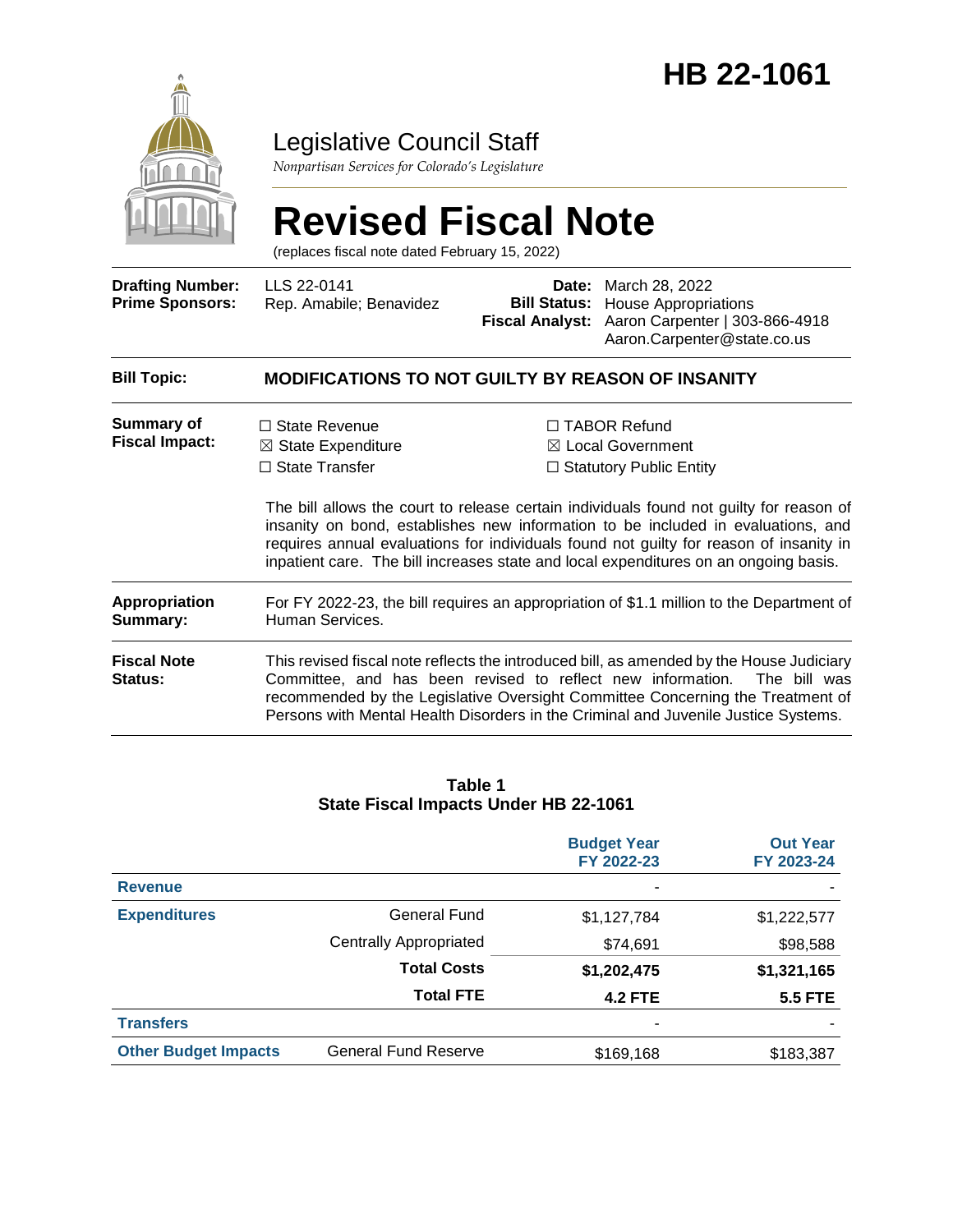Page 2

# March 28, 2022 **HB 22-1061**

# **Summary of Legislation**

**Bond after being found not guilty for reason of insanity.** After September 1, 2022, when an individual is found not guilty for reason of insanity, the bill allows the defendant to request the court to be released on bond and to stay the commitment of the defendant to the Department of Human Services until an initial release hearing is held; however, this provision does not apply if the crime is a class 1 or 2 felony, resulted in another person suffering serious bodily injury or death, involved the defendant using a deadly weapon, or involved felonious unlawful sexual behavior. In determining if bond is appropriate, the courts must consider the current criteria for setting bond, treatment needs, availability of treatment in the community, ability of the DHS to conduct a release evaluation in the community, whether the DHS can timely admit the defendant, and usefulness of an observed period. If the court permits a defendant to remain on bond, the court shall order the department to conduct a release examination on an outpatient basis, as well as any other appropriate conditions of release including outpatient treatment. The court may not delay the final disposition and entry of finding of not guilty by reason of insanity unless the defendant is at liberty and requests a delay. If the defendant is at liberty, the district attorney or a bonding commissioner may file a motion to revoke bond.

**Release from commitment.** After September 1, 2022, upon initial commitment after being found not guilty for reason of insanity, the court must schedule an initial release hearing no later than 120 days and must order the DHS to complete a release examination no later than 30 days prior to the hearing. A defendant may request additional evaluations. If the court finds the defendant is eligible for conditional release, the court may impose such terms and conditions as it determines are in the best interest of the defendant and the community. If the court find the defendant ineligible, it must recommit the defendant to the physical custody of the DHS.

**Release examinations.** The bill adds additional requirements to what needs to be included in a release examination including: a summary of the materials reviewed to come up with the opinion; the defendant's current diagnosis; information about medications prescribed; a summary of the treatment provided since the last examination; an initial assessment of the defendant's risk of reoffending; a summary of the specific treatment available in the community; a summary of whether and how ongoing risks could be managed if the defendant was placed in the community; and an opinion as to whether the defendant meets the applicable test for release.

**Annual reporting.** After September 1, 2022, the chief officer of the institution where a defendant is committed must annually submit a report to the court, defendant, prosecuting attorney, and any other attorney of record certifying whether the defendant continues to require inpatient hospitalization. The report must be submitted each year by the date on which the defendant was initially committed for inpatient hospitalization. The report must include all the information required in release examinations. Upon review of the report, the court may order a release hearing.

# **Assumptions**

The fiscal note assumes that the DHS receives 11 defendants found not guilty for reason of insanity per year who will require an evaluation. In addition, the fiscal note assumes that there are currently 130 defendants in inpatient care of the DHS that will require an annual evaluation, for a total of 141 evaluations per year. Finally, the fiscal note assumes that 10 individuals per year will be released from inpatient hospitalizations to community settings as a result of the bill, which will require transition services from the DHS.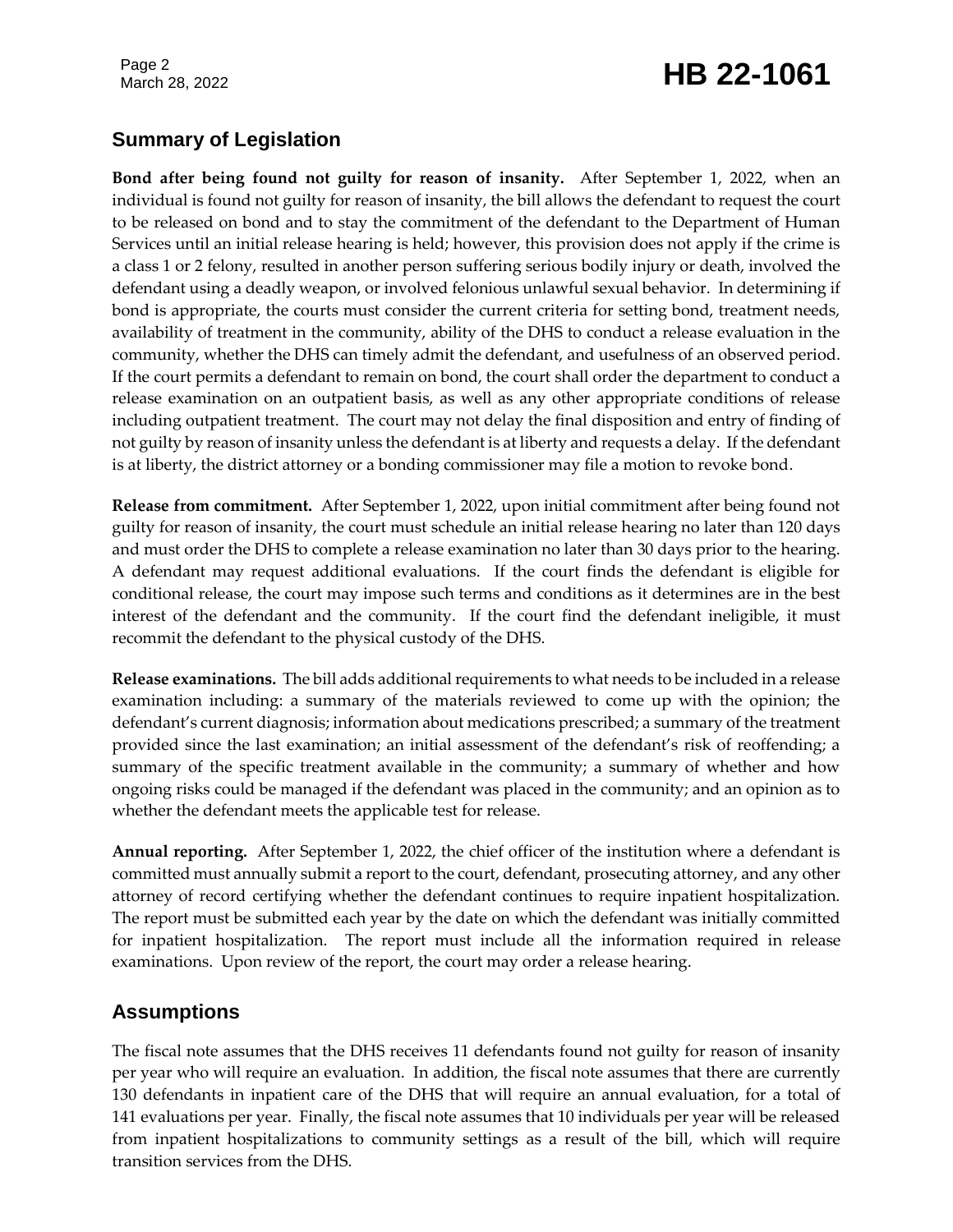# **State Expenditures**

State General Fund expenditures within the DHS will increase by \$1.2 million in FY 2022-23 and \$1.3 million in FY 2023-24 as shown in Table 2 and described below. In addition, workload in the Judicial Department will increase, as described below.

#### **Table 2 Expenditures Under HB 22-1061**

|                                           |                  | FY 2022-23     | FY 2023-24     |
|-------------------------------------------|------------------|----------------|----------------|
| <b>Department of Human Services</b>       |                  |                |                |
| <b>Personal Services</b>                  |                  | \$363,433      | \$484,576      |
| <b>Operating Expenses</b>                 |                  | \$6,075        | \$7,425        |
| <b>Capital Outlay Costs</b>               |                  | \$37,200       |                |
| <b>Contract Psychiatrists</b>             |                  | \$635,576      | \$635,576      |
| <b>Transition Services</b>                |                  | \$85,500       | \$95,000       |
| Centrally Appropriated Costs <sup>1</sup> |                  | \$74,691       | \$98,588       |
| <b>Total Cost</b>                         |                  | \$1,202,475    | \$1,321,165    |
|                                           | <b>Total FTE</b> | <b>4.2 FTE</b> | <b>5.5 FTE</b> |

<sup>1</sup> *Centrally appropriated costs are not included in the bill's appropriation.*

**Department of Human Services.** Starting in FY 2022-23, expenditures in the DHS will increase to provide additional evaluations and additional transition services.

- **Evaluations.** Based on the assumptions outlined above, the DHS will require 5.5 FTE and two contract psychiatrists to administer the various evaluations. The fiscal note assumes that 0.5 FTE is required to conduct initial evaluations when an individual is found not guilty by reason of insanity and that 3.0 FTE psychologists and two contract psychiatrists are required for the annual evaluations. The program also requires 2.0 FTE assistants to schedule exams, prepare collateral documentation, pull records, track reports, and submit reports to the court. The fiscal note assumes a contract psychiatrist cost of \$153 per hour. FTE costs include personal services, operating expenses, and capital outlay costs as outlined in Table 2. Costs in FY 2022-23, are prorated for a September 1 start date and the General Fund pay date shift.
- **Transition services.** Starting in FY 2022-23, expenditures in the DHS will increase to provide transition services from inpatient to outpatient care. Based on the assumptions outlined above, the fiscal note estimates that transition services cost \$9,500 per year per individual released. Costs in FY 2022-23 are prorated for a September 1 start date. Additional releases may occur as a result of the bill, but will depend on the determinations of the courts. The fiscal note assumes that the DHS will request resources through the annual budget process as the bill's impact is better known.